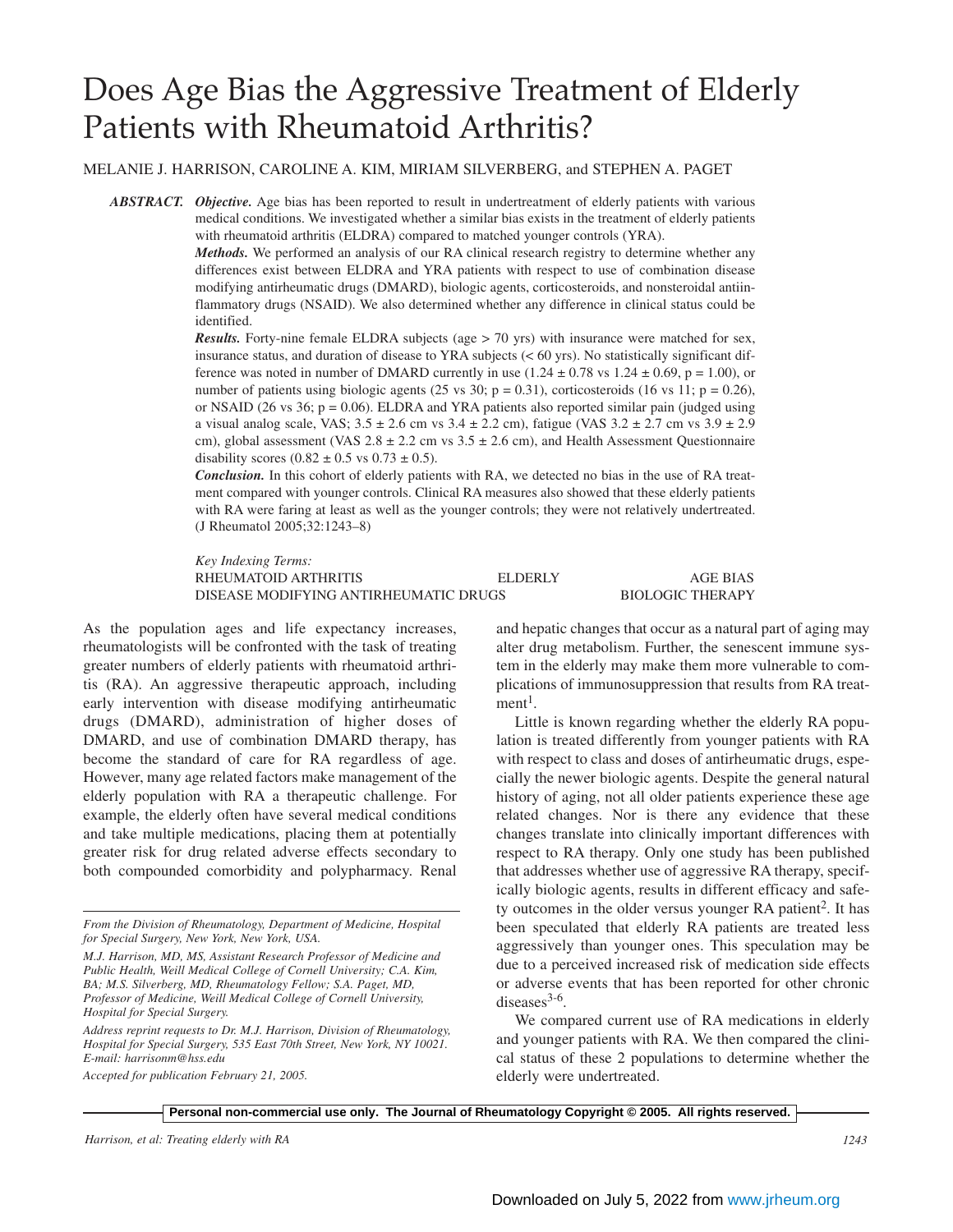## **MATERIALS AND METHODS**

*Subjects.* We conducted a secondary analysis of prospectively collected data from the Hospital for Special Surgery Rheumatoid Arthritis Clinical Research Registry. The registry is an Institutional Review Board approved, HIPAA (Health Insurance Portability and Accountability Act) compliant prospective, observational, longitudinal database of clinical information collected at regular intervals from RA patients and their rheumatologists. All subjects were seen by a rheumatologist on at least 2 occasions at our tertiary care institution before they were enrolled in the registry.

Patients meeting 1987 American College of Rheumatology (ACR) criteria for the classification of RA are included in the registry. Baseline patient interviews are conducted at the time of the patient's routine office visit. Corresponding followup formats of these questionnaires are administered to patients every 6 months on a continuing basis. These interviews are complemented by regular, standardized medical record review and physician queries to obtain laboratory and imaging data, and to confirm information provided by the study subjects. Data include demographics, RAspecific history, general medical and surgical history, use of RA and non-RA medications, clinical assessment of disease activity (e.g., morning stiffness, joint pain), and functional disability as measured by the multidisciplinary Health Assessment Questionnaire (HAQ).

During an 18 month period from September 2001 through February 2003, 273 patients with RA were recruited and provided informed consent to participate in the registry. The current study is based on the data on these 273 registry subjects. For our first analysis, we grouped patients according to age. Elderly was defined as age > 70 years at the time of the initial interview. Thus, elderly RA (ELDRA) patients included both elderly onset and younger onset disease. Patients under age 60 years constituted our "young" RA (YRA) population. A 10 year gap was allowed between patient groups in order to establish a true distinction between the 2 populations.

Female ELDRA subjects were matched to YRA patients (aged 20–60) for duration of disease  $\pm 3$  years. Exclusion criteria included patients without private insurance and thus restricted access to certain medications, notably the biologic agents. Those subjects with > 35 years of disease were excluded, as the feasibility of matching these subjects to younger patients on the basis of disease duration would be problematic. Male patients were not included as there were very few in the ELDRA category  $(n = 8)$ , half of whom had  $> 35$  years of disease (see below). We compared use of RA medications and clinical status at the time of the initial registry interview.

*Classification of medication.* RA-specific medications were examined as 3 distinct categories: DMARD, corticosteroids, and nonsteroidal antiinflammatory drugs (NSAID). DMARD included hydroxychloroquine, sulfasalazine, gold, methotrexate (MTX), azathioprine, cyclosporin A, mycophenolate mofetil, leflunomide, etanercept, infliximab, adalimumab, and anakinra. Two subgroups of DMARD were also considered for our analysis, conventional medications and biologic agents. Biologic agents included etanercept, infliximab, adalimumab, and anakinra. Tumor necrosis factor inhibitors included all biologics except anakinra. Only oral corticosteroid use was evaluated. NSAID included the COX-2 inhibitors, celecoxib, rofecoxib, and valdecoxib. However, a separate analysis of COX-2 inhibitors only was also conducted.

*Data analysis.* Initial descriptive analyses of the baseline demographic and clinical variables of ELDRA patients were compared to those of the YRA group. Nominal variables were compared using chi-square or Fisher's exact test. Ordinal variables were compared using Mann/Whitney or Wilcoxon tests. Continuous variables were compared using paired Student t test. Our primary outcome, use of RA medications, was assessed in 4 ways: number of DMARD currently in use, number of patients currently using steroids, NSAID, and biologic therapy. Statistical significance was corrected for multiple comparisons and set at  $p = 0.0125$  (0.05 divided by 4 outcomes).

### **RESULTS**

*Demographic and baseline data.* Of the 273 RA patients included in the registry at the time of our analysis, we identified 49 who met criteria for ELDRA and matched them to 49 YRA patients (Table 1). Mean age of the ELDRA group was 76.1  $\pm$  4.1 vs 46.8  $\pm$  11.1 years in the YRA group (p < 0.001). Charlson Comorbidity Index scores were also significantly higher in the ELDRA patients compared to the YRA patients  $(2.33 \pm 1.7 \text{ vs } 1.55 \pm 0.76; \text{ p} = 0.004)$ . Otherwise, these 2 populations were similar with respect to ethnicity, marital status, and education (Table 1).

There was no difference between the 2 age groups with respect to the duration of RA,  $11.3 \pm 10.1$  vs  $11.1 \pm 9.7$ years, respectively ( $p = 0.11$ ), indicating that our matching procedures were successful. Thirty-six (73.5%) of the ELDRA subjects had elderly-onset RA (diagnosis after age 60) and 13 (26.5%) had RA that developed when they were younger. Other baseline RA characteristics were also similar, including number of ACR criteria per patient ( $p = 0.48$ ) and total number of extraarticular manifestations ( $p = 0.52$ ). Prevalence of clinical features that are associated with poorer outcome was similar when ELDRA were compared to YRA. These included rheumatoid nodules (57% vs 63%;  $p = 0.54$ ), rheumatoid factor positivity (79% vs 71%;  $p = 0.61$ ), and presence of erosive disease (63% vs 57%;  $p = 0.24$ ). No difference in number of joints replaced or number of subjects with joint fusions was detected.

*Medication use.* ELDRA and YRA groups were similar with respect to mean number of DMARD currently in use (1.24  $\pm$  0.78 vs 1.24  $\pm$  0.69, respectively; p = 1.00) and mean number of failed DMARD (1.80  $\pm$  1.6 vs 1.80  $\pm$  1.7; p = 1.00). The number of ELDRA compared to YRA patients using combination therapy also did not differ significantly [14 (29%) vs 20 (41%);  $p = 0.29$ ]. Distribution of specific DMARD in use at the time of the interview is shown in Table 2. Interestingly, there was a difference in current use of MTX, with fewer YRA patients using the drug (55% vs  $31\%$ ; p = 0.014). However, among those subjects currently using MTX, there was no difference in dose  $(10.7 \pm 7.4 \text{ mg})$ vs  $12.2 \pm 4.7$  mg, respectively;  $p = 0.64$ ).

Comparison of the number of ELDRA and YRA patients currently using biologic therapy showed no statistically significant difference  $[25 (51\%)$  vs 30 (61%), respectively; p = 0.31]. Among the biologic agents, fewer ELDRA patients had ever used etanercept than did YRA patients [17 (35%) vs 29 (59%)]. Similarly, the current use of etanercept was less common within the ELDRA group compared with the YRA group (9 vs 19). The converse was found to exist for infliximab. A greater number of ELDRA patients had ever used infliximab [20 (41%) vs 14 (29%)] and its current use was more common for this group as well (15 vs 11). A single ELDRA patient was using adalimumab at the time of the analysis. Anakinra was not used by any subject.

Rates of discontinuation for each DMARD are also shown. Reasons for discontinuation have been categorized based on reported reason for discontinuation, including inefficacy, adverse event or side effect, and other. A breakdown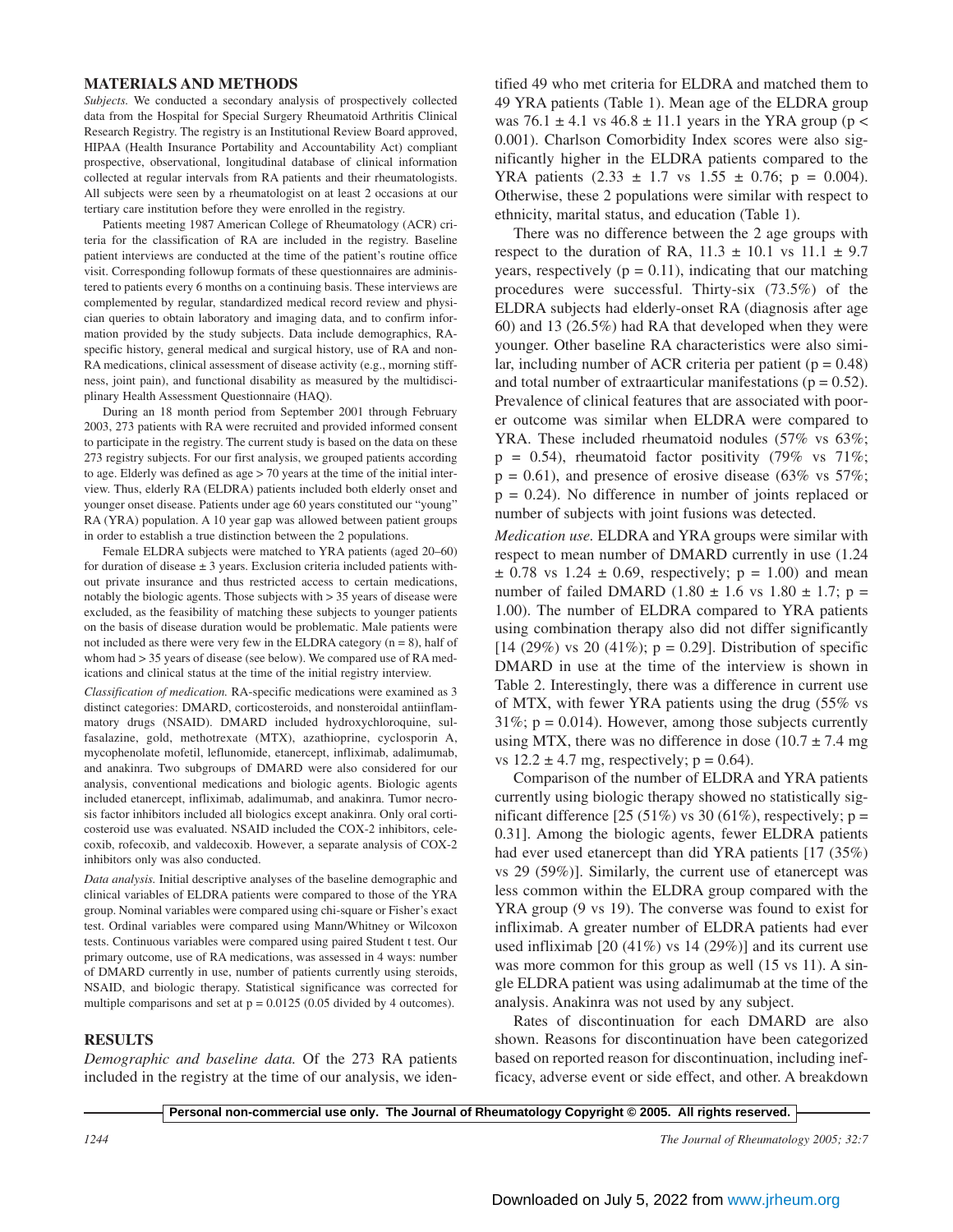*Table 1.* Comparison of baseline characteristics between ELDRA and YRA patients.

| Characteristic                                  | ELDRA      | YRA        | p                   |
|-------------------------------------------------|------------|------------|---------------------|
|                                                 |            |            | $< 0.001^{\dagger}$ |
| Age at interview, yrs, mean (SD)                | 76.1(4.1)  | 46.9(11.1) |                     |
| Charlson Comorbidity Index, mean (SD)           | 2.33(1.7)  | 1.55(0.8)  | $0.004^{\dagger}$   |
| Duration of RA, yrs, mean (SD)                  | 11.3(10.1) | 11.1(9.7)  | 0.11                |
| No. of ACR criteria per patient, mean (SD)      | 5.37(1.3)  | 5.53(1.0)  | 0.48                |
| No. of extraarticular manifestations, mean (SD) | 0.59(0.8)  | 0.47(0.9)  | 0.52                |
| Rheumatoid nodules, $n$ (%)                     | 28(57)     | 31 (63)    | 0.68                |
| Rheumatoid factor positive, $n$ (%)             | 39 (79)    | 35(71)     | 0.61                |
| Radiographic erosions, $n$ (%)                  | 31(63)     | 28 (57)    | 0.68                |
| No. of joint replacements, mean (SD)            | 0.73(1.5)  | 0.47(1.0)  | 0.31                |
| Range                                           | $0 - 7$    | $0 - 4$    |                     |
| Subjects with joint fusions, $n(\%)$            | 7(14)      | 6(12)      | 0.77                |

Continuous data are compared by paired Student t test. Categorical data were compared using chi-square or Fisher's exact test, as appropriate. † Statistically significant.

*Table 2.* Comparison of DMARD history between ELDRA and YRA subjects: use and discontinuation, n  $(\%)^1$ .

|                    | Ever Used <sup>2</sup> |            | Currently in $Use2$ |            | Discontinued Due to<br>Adverse Event or<br>Side Effect |            | Discontinued Due to<br>Inefficacy |            | Discontinued for Other<br>Reason <sup>3,4</sup> |            |
|--------------------|------------------------|------------|---------------------|------------|--------------------------------------------------------|------------|-----------------------------------|------------|-------------------------------------------------|------------|
|                    | <b>ELDRA</b>           | <b>YRA</b> | <b>ELDRA</b>        | <b>YRA</b> | <b>ELDRA</b>                                           | <b>YRA</b> | <b>ELDRA</b>                      | <b>YRA</b> | <b>ELDRA</b>                                    | <b>YRA</b> |
| Hydroxychloroquine | 27(55)                 | 29(59)     | 3(6)                | 7(14)      | 3(11)                                                  | 7(24)      | 19 (70)                           | 11(38)     | 2(7)                                            | 4(14)      |
| Sulfasalazine      | 9(18)                  | 17(35)     | 1(2)                | 2(4)       | 3(33)                                                  | 4(24)      | 4(44)                             | 8(47)      | 1(11)                                           | 3(18)      |
| Gold               | 20(41)                 | 20(41)     | 1(2)                | 4(8)       | 10(50)                                                 | 3(15)      | 8(40)                             | 11(55)     | 1(5)                                            | 2(10)      |
| Methotrexate       | 41 (84)                | 25(51)     | 27(55)              | 15(31)     | 11(27)                                                 | 2(8)       | 1(4)                              | 5(20)      | 2(4)                                            | 3(12)      |
| Leflunomide        | 10(20)                 | 9(18)      | 3(6)                | 3(6)       | 3(30)                                                  | 2(22)      | 3(30)                             | 3(33)      | 1(10)                                           | 1(11)      |
| Cyclosporine       | 1(2)                   | 2(4)       | 0(0)                | 0(0)       | 1(100)                                                 | 2(100)     | 0(0)                              | 0(0)       | 0(0)                                            | 0(0)       |
| Etanercept         | 17(35)                 | 29(59)     | 9(18)               | 19 (39)    | 2(12)                                                  | 2(7)       | 4(24)                             | 6(21)      | 2(12)                                           | 2(7)       |
| Infliximab         | 19(39)                 | 14 (29)    | 15(31)              | 11(22)     | 3(16)                                                  | 2(14)      | 1(5)                              | 1(7)       | 0(0)                                            | 0(0)       |

<sup>1</sup> Mycophenolate mofetil and azathioprine were each used for the treatment of one patient in the ELDRA group. No subject in either group had used anakinra at the time of the analysis. <sup>2</sup> Percentages calculated based on total population ( $n = 45$ ). <sup>3</sup> Percentages calculated based on number of subjects who had ever used the particular DMARD. <sup>4</sup> Other reasons for discontinuation may include pregnancy, cost/insurance, patient preference, and others.

of adverse events and side effects with each DMARD is provided in Table 3. Unfortunately, due to the way in which data are recorded in the registry it is not possible to determine if these events occurred in the ELDRA group prior to becoming elderly. Therefore, we cannot compare rates of these events between elderly and younger subjects with RA.

The number of patients currently being treated with corticosteroids was no different for ELDRA compared to YRA subjects  $[16 (33\%)$  vs  $11 (22\%)$ , respectively;  $p = 0.26$ . Nor was there any difference in the mean daily dose of corticosteroids among those patients currently using the drug  $(6.0 \pm$ 4.0 mg vs  $7.0 \pm 3.0$  mg; p = 0.50). Similar results were found when comparing the use of NSAID including COX-2 inhibitors  $[26 (53\%)$  vs 36  $(73\%)$ ; p = 0.06]. Surprisingly, only 9 (18%) ELDRA subjects were currently using a COX-2 inhibitor compared to 22 (45%) of the YRA subjects ( $p =$ 0.009).

*Clinical RA status.* Current clinical status of RA as reported by subjects at the time of the interview was similar for both ELDRA and YRA patients with respect to pain, fatigue, global assessment of disease activity, and HAQ scores (Table 4). It should also be noted that HAQ scores were extremely low for both ELDRA and YRA groups, suggesting little to no disability  $(0.82 \pm 0.5 \text{ vs } 0.73 \pm 0.5; \text{ p} = 0.27)$ .

## **DISCUSSION**

Rheumatoid arthritis has traditionally been thought of as an inflammatory arthritis of the young and middle aged. Original investigations concluded the mean age of onset of RA to be around 40 years<sup> $7-9$ </sup>. Subsequent studies have noted a steady increase in mean age at onset of RA, and have showed a steady trend with respect to age at initial diagnosis. The mean age at diagnosis among Finnish patients was  $48.9 \pm 13.4$  years in 1975 and increased to  $57.8 \pm 14.8$  years  $(p < 0.001)$  by 1990<sup>10</sup>. Additionally, Linos, *et al*<sup>11</sup> reported that among RA patients with data maintained in the Olmsted County (Minnesota, USA) medical database from 1950 to 1974, overall incidence of RA was 48.8 cases per 100,000. Age-specific incidence was highest among the oldest age cohorts: 142.1 cases per 100,000 in the group aged 60–69 years and 157.6 cases per 100,000 among those 70 years and older.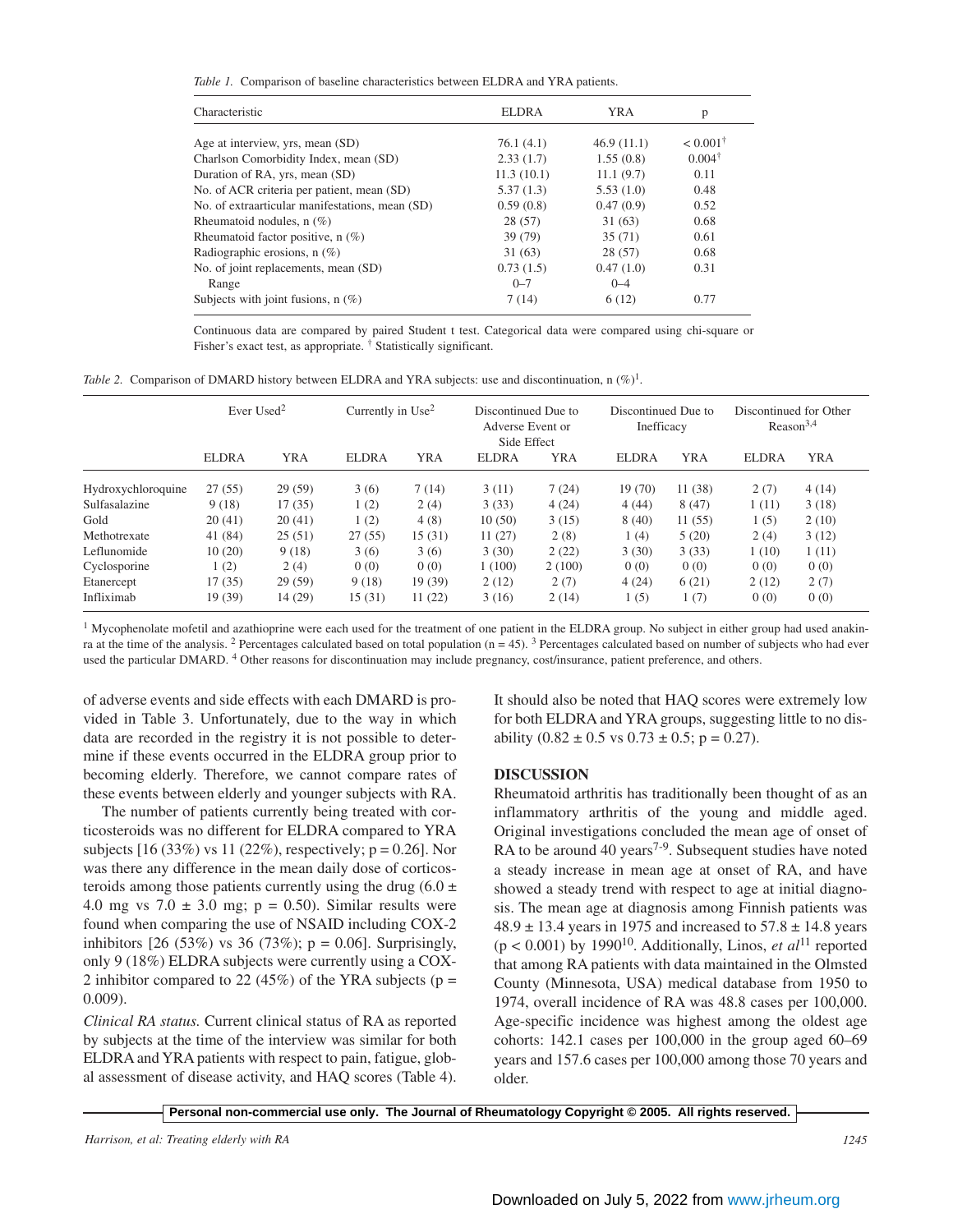| Table 3. Description of adverse events and side effects contributing to the discontinuation of specific DMARD*. |  |  |
|-----------------------------------------------------------------------------------------------------------------|--|--|
|                                                                                                                 |  |  |

| <b>DMARD</b>       | <b>ELDRA</b><br>(n)                                                                                                                                                                                      | <b>YRA</b><br>(n)                                               |
|--------------------|----------------------------------------------------------------------------------------------------------------------------------------------------------------------------------------------------------|-----------------------------------------------------------------|
| Hydroxychloroquine | GI upset $(2)$ , unknown $(1)$                                                                                                                                                                           | GI upset (4), dermatologic (1),<br>ocular $(1)$ , unknown $(1)$ |
| Sulfasalazine      | GI upset $(1)$ , dermatologic $(1)$ ,<br>general discomfort (1)                                                                                                                                          | GI upset $(3)$ , dermatologic $(1)$                             |
| Gold               | GI upset $(1)$ , dermatologic $(5)$<br>proteinuria $(1)$ , oral sores $(1)$ ,<br>hematologic $(1)$ , allergic $(1)$ ,<br>unknown $(1)$                                                                   | Dermatologic (2), allergic (2)                                  |
| Methotrexate       | GI upset $(4)$ , dermatologic $(1)$ ,<br>alopecia $(3)$ , weight loss $(1)$ ,<br>oral sores $(1)$ , fatigue $(1)$ , liver $(2)$ ,<br>lung $(2)$ , hematologic $(2)$ , lymphoma $(1)$ ,<br>allergic $(1)$ | GI upset $(2)$ , liver $(1)$                                    |
| Cyclosporine       | Unknown $(1)$                                                                                                                                                                                            | Hypertension $(1)$ , headache $(1)$ ,<br>unknown $(1)$          |
| Etanercept         | Infection $(1)$ , unknown $(1)$                                                                                                                                                                          | Dermatologic $(1)$ , infection $(1)$                            |
| Infliximab         | Infection $(2)$ , lung $(1)$ , allergic $(1)$                                                                                                                                                            | Dermatologic $(1)$ , lung $(1)$ , allergic $(1)$                |

\* Totals may be greater than numbers cited in previous table as some patients experienced more than a single side effect/adverse event. GI: gastrointestinal.

*Table 4.* Comparison of clinical status of RA between ELDRA and YRA patients.

| Clinical Variable                      | <b>ELDRA</b> | YRA       | D    |
|----------------------------------------|--------------|-----------|------|
| Pain VAS, cm, mean (SD)                | 3.5(2.6)     | 3.4(2.2)  | 0.88 |
| Fatigue VAS, cm, mean (SD)             | 3.2(2.7)     | 3.9(2.9)  | 0.28 |
| Global assessment VAS, cm, mean (SD)   | 2.8(2.2)     | 3.5(2.6)  | 0.12 |
| Presence of morning stiffness, $n$ (%) | 43 (88)      | 43 (88)   | 1.00 |
| HAQ disability score, mean (SD)        | 0.82(0.5)    | 0.73(0.5) | 0.27 |

VAS: visual analog scale, HAQ: Health Assessment Questionnaire.

In addition to the shift in RA epidemiology, the US Bureau of the Census reports a shift in age distribution and life expectancy12. It is projected that while the number of Americans over the age of 65 was 35.0 million (12.4%) in the year 2000, this number will increase to 39.7 million by 2010, 53.7 million by 2020, and 70.3 million or 20% of the US population by 2050. Furthermore, whereas life expectancy of the average 65-year-old in 1995 was 15.5 years, projected life expectancy of the same age cohort in 2005 is 20.3 years.

The net result of these RA-specific and secular trends is an increase in the number of elderly with RA. Thus, rheumatologists must be prepared to offer this medically vulnerable population the best possible treatment options to maximize their clinical outcome and overall quality of life.

Very little is known regarding the treatment of the elderly patient with active RA. Part of the reason is that until recently RA was a rapidly destructive and disabling disease that only required supportive therapy if and when the patient reached old age. Additionally, life expectancy of the RA patient was significantly shorter than control subjects matched for sex and year of birth<sup>13-16</sup>. Finally, the perception of the older patient as being frail and unable to tolerate common medical therapies as well as younger adults, i.e., age bias, is a common problem in many disease populations.

Age bias has been reported for congestive heart failure<sup>17</sup>, coronary artery disease including myocardial infarction<sup>3</sup>, hypertension<sup>4</sup>, lung cancer<sup>5</sup>, and breast cancer<sup>6</sup>. Hajjar, *et*  $al<sup>4</sup>$  reported that physicians often believe the risks of treatment for chronic disease among the elderly, in this case hypertension, outweigh their benefits, especially if the condition is perceived to be a natural part of aging. Because the prevalence of osteoarthritis is high among the elderly, the symptoms of arthritis in general (e.g., pain, fatigue, stiffness) have the potential to be understood by physicians and patients as expected in the course of growing old. Thus, it would not be surprising for underrecognition of RA symptoms and their seriousness to result in undertreatment of the elderly patient with RA.

While treatment disparities based on age bias are a serious issue, some perceptions about the elderly regarding the risks and benefits of specific drugs may be true. Studies of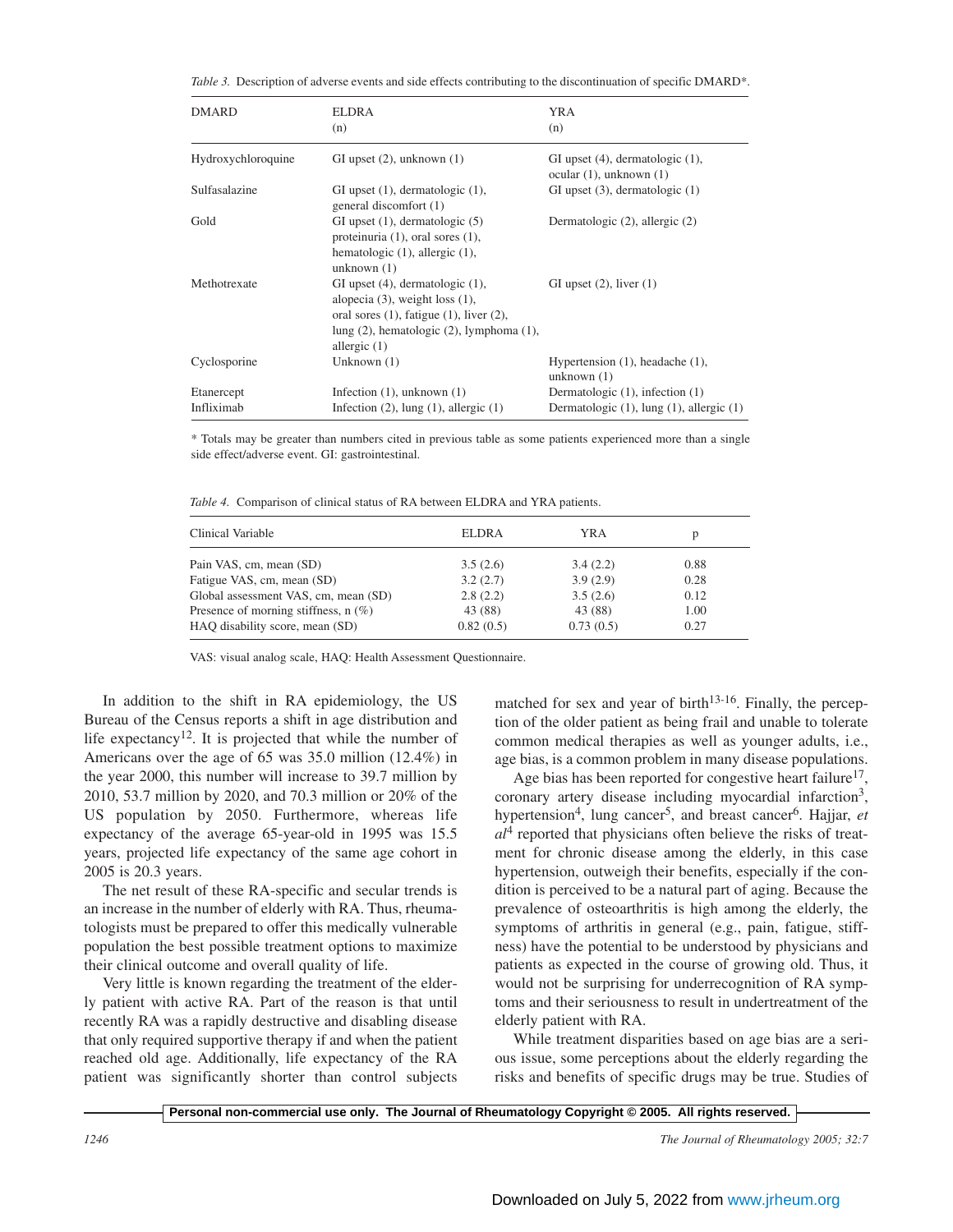the biology of aging suggest changes within the aging immune system could potentially place the elderly RA patient at risk for complications secondary to aggressive RA therapy with DMARD, especially biologic agents. Associations between immune senescence and infection are implied by the increased incidence of the reactivation of tuberculosis and the increased death rates due to infections including pneumonia, influenza, tetanus, and infectious endocarditis<sup>1</sup>. Consequently, fear of increased immunosuppression and increased susceptibility to serious infections may also result in undertreatment of elderly with active RA.

In this cohort of elderly female patients with RA, use of aggressive RA therapy, i.e., combination DMARD therapy and use of biologic agents, was not different compared to that of matched younger controls. The same was true for use and dose of corticosteroids and use of NSAID including COX-2 inhibitors. Thus, unlike the findings of studies in cardiology and oncology, we have no evidence that age biases physicians' therapeutic approach to RA in our tertiary care center. Specifically, these rheumatologists do not appear to avoid the use of multiple and/or more potent agents among the elderly.

We did identify a difference in the current use of MTX. This is likely due to the recommendation for the concomitant use of MTX with infliximab, which was prescribed more often among the ELDRA patients compared to the YRA group. The proportion of ELDRA patients using etanercept compared to infliximab was the inverse of that found for YRA patients. This difference may be attributable to third-party coverage of patients 65 years and older by Medicare for infliximab infusions and not for etanercept.

Although no difference was found in the use of NSAID including COX-2 inhibitors, significantly more YRA patients were receiving COX-2 inhibitors compared to those with ELDRA. This is surprising, as the elderly are more likely to be at greater risk for gastrointestinal bleeding associated with conventional NSAID use. Reports of the potential increased risk for cardiovascular events with COX-2 inhibitor use may account for the difference. Further, the increased cost of COX-2 inhibitors compared with conventional NSAID may also contribute to this disparity.

Measures of disease activity and disability were also similar between the 2 study groups, and indicate that the elderly subjects are faring at least as well as the younger controls. In other words, we found no evidence that this cohort of ELDRA patients is undertreated.

Unfortunately, the cross-sectional design of this analysis, the time of recruitment and interview of patients into the registry (i.e., not an inception cohort), and the data collection methods used for the registry did not allow evaluation of the difference in response to RA therapy by ELDRA compared to YRA subjects. Plans are under way to conduct prospective evaluations to answer this question.

Despite these findings, this study cannot conclude that

age bias does not exist for all ELDRA populations. These are patients seen at a tertiary care center, which itself has likely introduced a selection bias. Tertiary care centers usually select for the sickest patients. However, the cohort in this study was exceptionally healthy with respect to both RA and overall health, as evidenced by the low HAQ scores and Charlson comorbidity scores. Thus, the generalizability of the results is unclear. At the very least we can conclude that in elderly female patients with RA with minimal infirmity and access to medication, our rheumatologists do not perceive any increased risk for use of aggressive RA therapy.

The very low HAQ scores reported by our population are somewhat surprising, considering the mean duration of disease and the inherent selection bias for more seriously ill patients attending a tertiary care center. Over the past several years our rheumatologists have adopted a more aggressive treatment approach to RA such that our RA population as a whole, as well as many individual patients, has shown dramatic clinical improvement. Additionally, about three-quarters of the ELDRA group had elderly-onset RA, which has reportedly had a milder course than younger onset disease. The study population has a very high level of education, which has repeatedly been found to correlate with better outcomes. We believe all these factors contribute to the impression of milder disease. However, as the data regarding joint replacements and fusions show, not all subjects have insignificant disease; our study subjects likely represent the clinical spectrum of RA who have been aggressively treated.

One might infer from our results that aggressive RA therapy is just as safe in ELDRA as in YRA patients. That the number of discontinued DMARD was similar only suggests this possibility. Similar safety is also implied by the fact that these rheumatologists do not avoid the use of any particular RA drug. Had use of a specific RA medication resulted in a clinically significant adverse event, it is likely physician practice would reflect such an outcome (i.e., that medication would not be used in the ELDRA population). This study did not specifically assess medication side effects or reasons for discontinuation, and therefore the conclusion that age bias should not exist for ELDRA patients cannot be made definitively.

Fleischmann, *et al*<sup>2</sup> performed a retrospective analysis of the combined results of 9 clinical trials of etanercept, in which the investigators compared the efficacy and safety outcomes of RA patients older and younger than age 65 years. The authors reported comparable ACR response rates and somewhat similar adverse event rates between the 2 groups. However, as these data were derived from formal clinical trials with strict selection criteria (i.e., not the general RA population) and only examined a single DMARD, the conclusions are also somewhat limited in their generalizability.

The implications of our results and those of Fleischmann's group are provocative. However, prospective